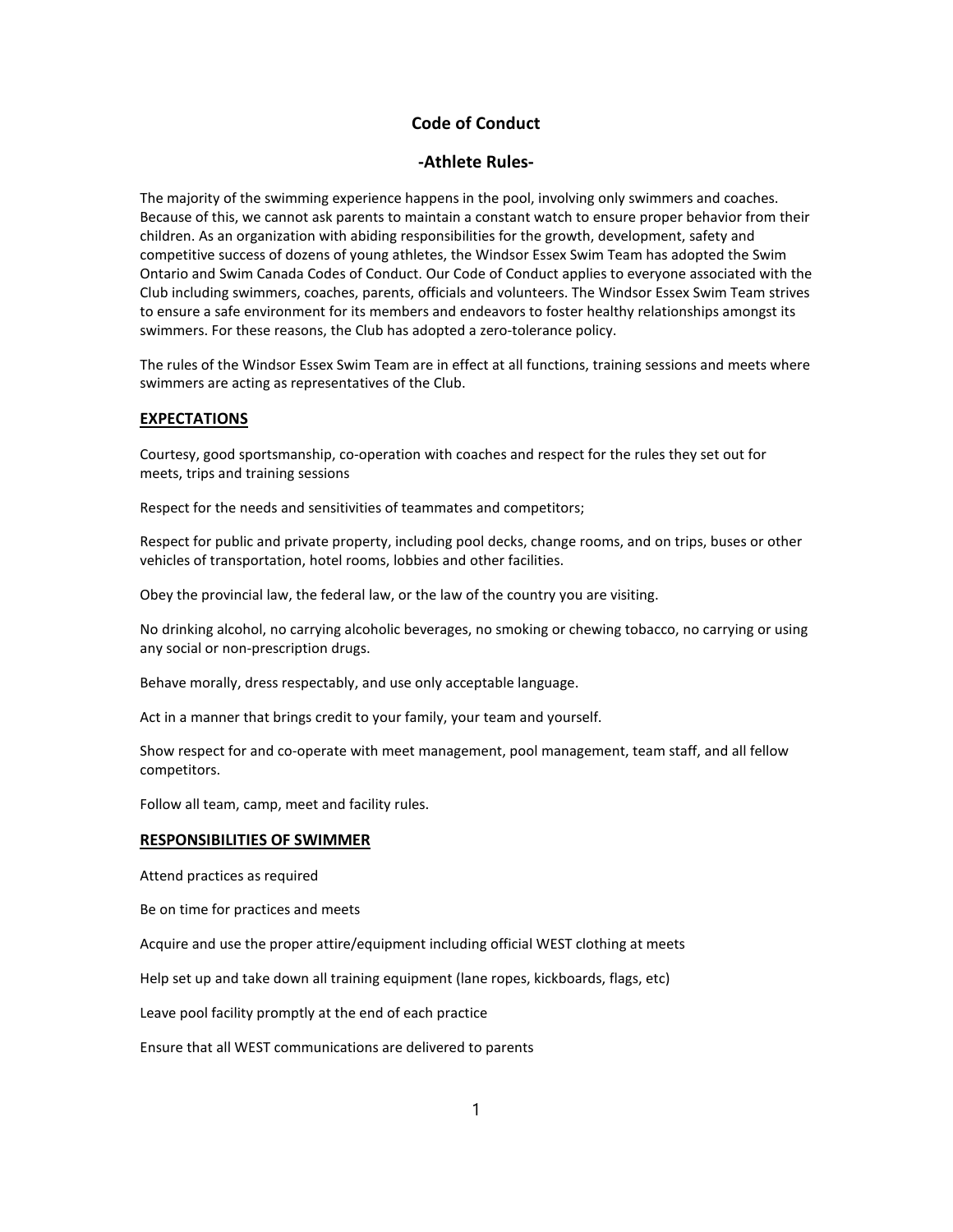#### **As an athlete at the out of Windsor events, you are responsible for:**

Observing and following the Code of Conduct Displaying a commitment to excellence and maintaining a positive attitude Being pro-active in your communication with team staff and finding out what is expected of you Co-operating with all staff in an atmosphere of trust and mutual respect Observing curfew Respecting others' needs for safety Being punctual for all team meetings, transportation to and from the event, workouts or meet warm-ups Wearing team apparel, when requested Any damages to your room or its contents Any expenses associated with the telephone, movie rentals, room service etc.

Maintaining the best possible diet for optimal performance

Requesting staff permission to leave the team location for any extended period of time

## **DISCIPLINE**

While some behavior is much more unacceptable than others, any breach of a rule may result in some form of disciplinary action up to and including a temporary suspension, or dismissal from the Club. Occasionally a coach must discipline a swimmer. Depending on the nature of the problem, the coach may speak privately to the individual or to the parents. A swimmer may be asked to leave the pool and remain on deck for the duration of the practice (for safety reasons) or miss a practice or an upcoming meet. Infrequently, a swimmer may be asked to leave the Club. If an issue is not resolved by the coach to the satisfaction of all individuals involved, the issue may be referred to the next level of authority.

**THE WINDSOR ESSEX SWIM TEAM IS AWARE THAT THE ABOVE CONDITONS MAY INFRINGE ON SOME OF THE ATHLETES' LEGAL FREEDOMS. HOWEVER, THIS IS NOT ABOUT INDIVIDUAL FREEDOMS, IT IS ABOUT DOING EVERYTHING IN YOUR POWER TO HELP YOU AND YOUR TEAMMMATES PERFORM AT THE HIGHEST POSSIBLE LEVELS.**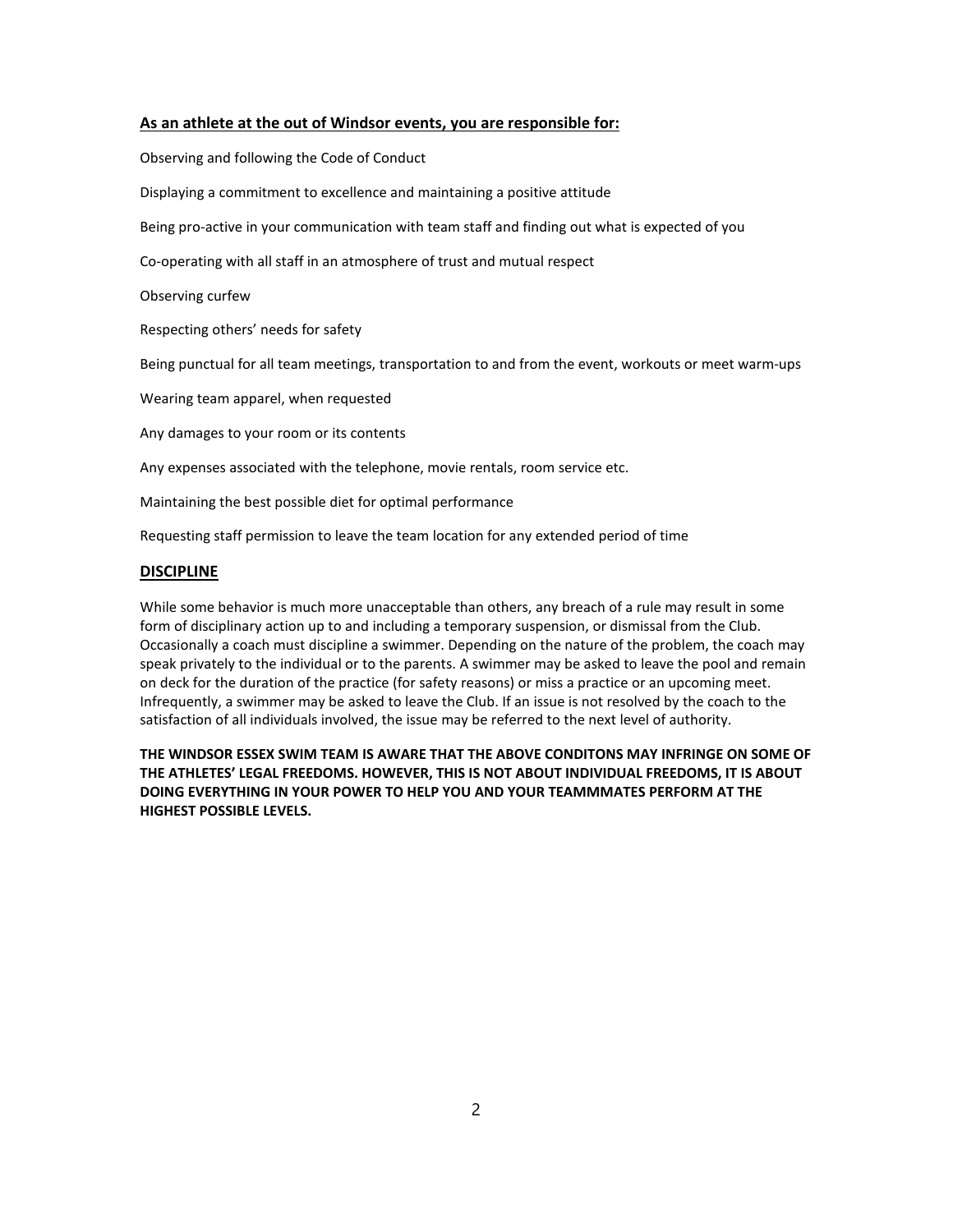## -**Parent Rules-**

**Parents must advise the Head Coach of WEST (7 days in advance) about a swimmer being enrolled in any additional activities related to swimming during the Windsor Essex Swim Team season (from day of Registration till end of the season in July ). In case of enrolment in activities without advising the Head Coach of WEST, membership in WEST will be automatically cancelled without refund for all completed payments included family discounts, meet fees and etc.**

Demonstrate good sportsmanship by conducting in a manner that earns the respect of swimmers, parents, officials and the coaches at meets and practices.

This includes making sure that swimmer is punctual at events.

To be respectful of others, their property, facilities and accommodations.

During competitions, questions or concerns regarding decisions made by coaches or meet officials are made to the coaching staff after the session is complete and not during.

Do not interrupt or confront the coaching staff on the pool deck during practice or meets.

Do not coach or instruct the team or any swimmer at a practice or meets (from the stands or any other area) or interfere with coaches on the pool deck.

To use only respectful and non-threatening language (including gestures) in all communications.

To be careful not to violate the Criminal Code, the Human Rights Act and the SwimCanada harassment policy. Maintain self-control at all times.

#### **RESPONSIBILITIES OF PARENT**

Ensure children get to practices and meets on time and in case of practices ensure children leave facilities promptly

Communicate with coaches as the need arises

Ensure that children have proper equipment

Most important, supply swimmers with emotional support

#### **AGREEMENT AND CONSENT FORM**

**As a parent and swimmer, I understand that a breach in the Code of Conduct can result in disciplinary measures and may include suspensions or expulsion from the team.** 

| Swimmer's Name | (please print) |
|----------------|----------------|
|----------------|----------------|

Swimmer's Signature \_\_\_\_\_\_\_\_\_\_\_\_\_\_\_\_\_\_\_\_\_\_\_\_\_\_\_\_\_\_\_\_\_\_\_\_\_\_\_\_\_\_\_\_\_\_\_

| Parent/Guardian's Signature |  |
|-----------------------------|--|
|                             |  |

| Date |  |  |
|------|--|--|
|------|--|--|

Day Month Year